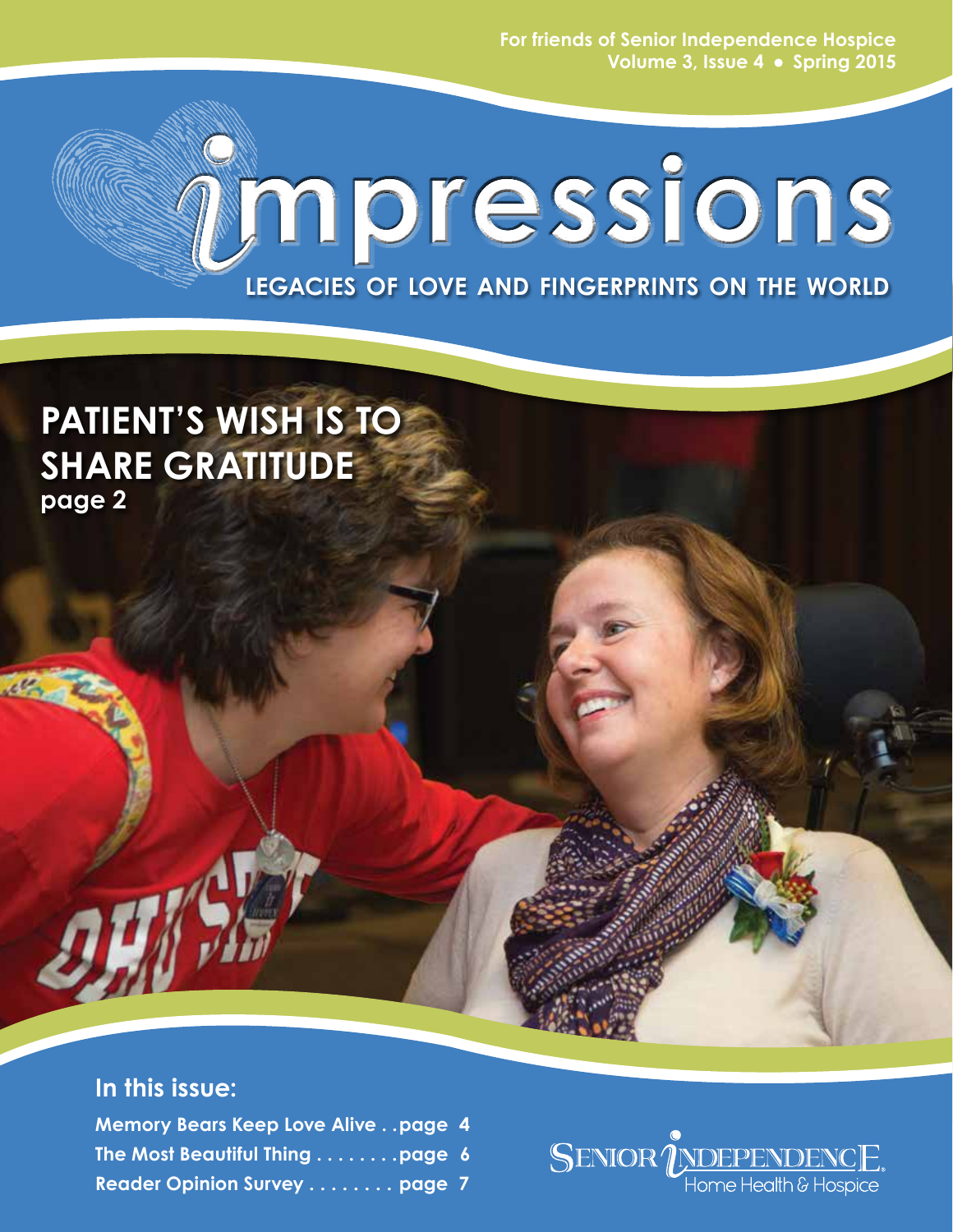### **PATIENT'S WISH IS TO SHARE GRATITUDE Donors help patient to celebrate caregivers who have become friends**



One year after her diagnosis, one year after that day when Denise Bernath learned she had amyotrophic lateral sclerosis (ALS), also known as Lou Gehrig's disease, she had a party -- a really big one.

More than 250 guests attended Denise's party in the Knights of Columbus Hall in Perrysburg last fall. As part of Senior Independence Hospice's Make it Happen program Denise had asked for this party — not for herself, but to celebrate all of her caregivers, family and friends.

Not a penny of cost came from the family; charitable gifts to the Make it Happen

program and in-kind donations provided everything. And she made sure not to forget her son's 16th birthday; the staff made a cupcake cake for him and everyone joined in celebrating his milestone day.

The donations of homemade food were overwhelming and delicious. It was a wonderful evening for all, full of laughter, tears and dancing, something Denise had always loved to do.

Before ALS robbed Denise of her ability to speak she had explained why she wanted what she dubbed the "ALS Diagnosis Party." She said, "If I didn't have ALS, I never would have met all these nice people."

The hospice team, Denise's family, and many friends and supporters, went into highflying party mode to make it all happen.

Denise was determined to emphasize the joy of her life, not her disease. Her best friend, Susan Marie Peth, said, "When I think of Denise, I think of laughter, determination and her amazing smile.

"She was a mom first and foremost. Cameron and Kyle meant the world to her. She loved to laugh and have fun with them, and with her friends. She lived every day with a gusto that would take anyone's breath away."

The family had already suffered a tragedy when Denise's husband died of leukemia. She had been caring for him and their two sons when she began having problems with finger dexterity so troublesome that she could not continue to work as a dental hygienist.

*"If I didn't have ALS, I never would have met all these nice people." - Denise Bernath* 

**ABOVE, LEFT:** *Denise Bernath and her mother, Marsha Kurek (at right) with some of Denise's hospice caregivers. Shown from left: Jennifer Wilson, MSW; Lashea Middlebrook, STNA; Brittney Johnson, STNA; Kris Romp, RN.*

**On the cover:** *Denise Bernath with her friend, Dianne Harbauer. Denise hosted an "ALS diagnosis party" to celebrate the friendships she's made due to her diagnosis.*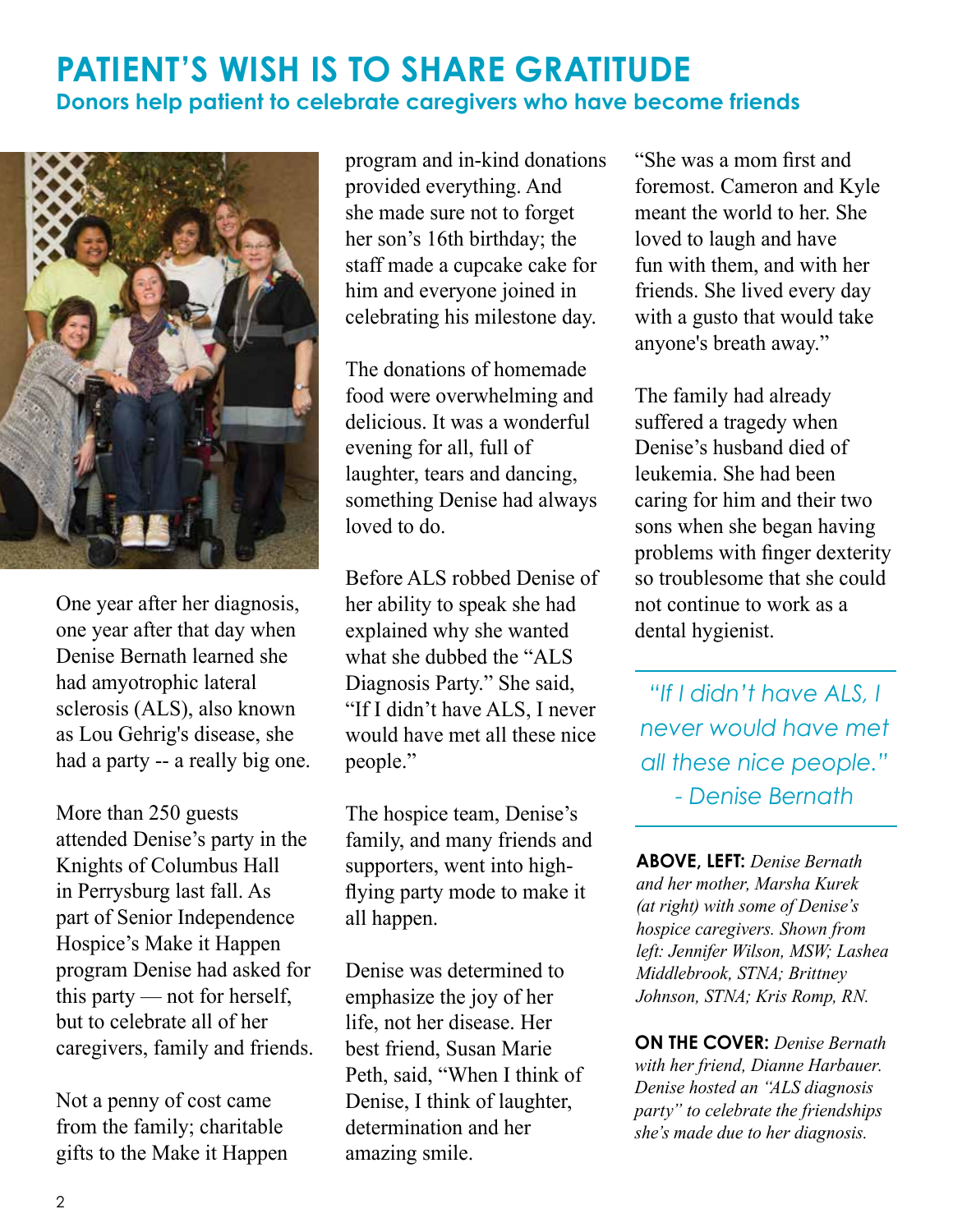Denise, a 20-year resident of Perrysburg, also started falling in 2013. At first her symptoms were attributed to the stress of her husband's death, but just five months after his passing, the ALS diagnosis was made. Denise was 46. She died Jan. 15, 2015.

Her mother and her sons had cared for her as the disease wasted her muscles. She also received support and strength from friends at St. Rose Church.

Susan said Denise left behind a legacy of courage. "Having known Denise my whole life, I have many fun memories of road trips, hockey games and luaus on Long Lake, but the way she lived her last year and three months of life is amazing to me," she said.  $\bullet$ 

**rIGHT, top to bottom:** *Denise's family and friends help her enjoy the music and the dance floor despite her ALS.*

**BELOW:** *Denise with her family; sons Cameron and Kyle, and parents Don and Marsha Kurek. Denise shows off a gift from her caregivers, an autographed photo and sweatshirt from Jimmy Kimmel.*







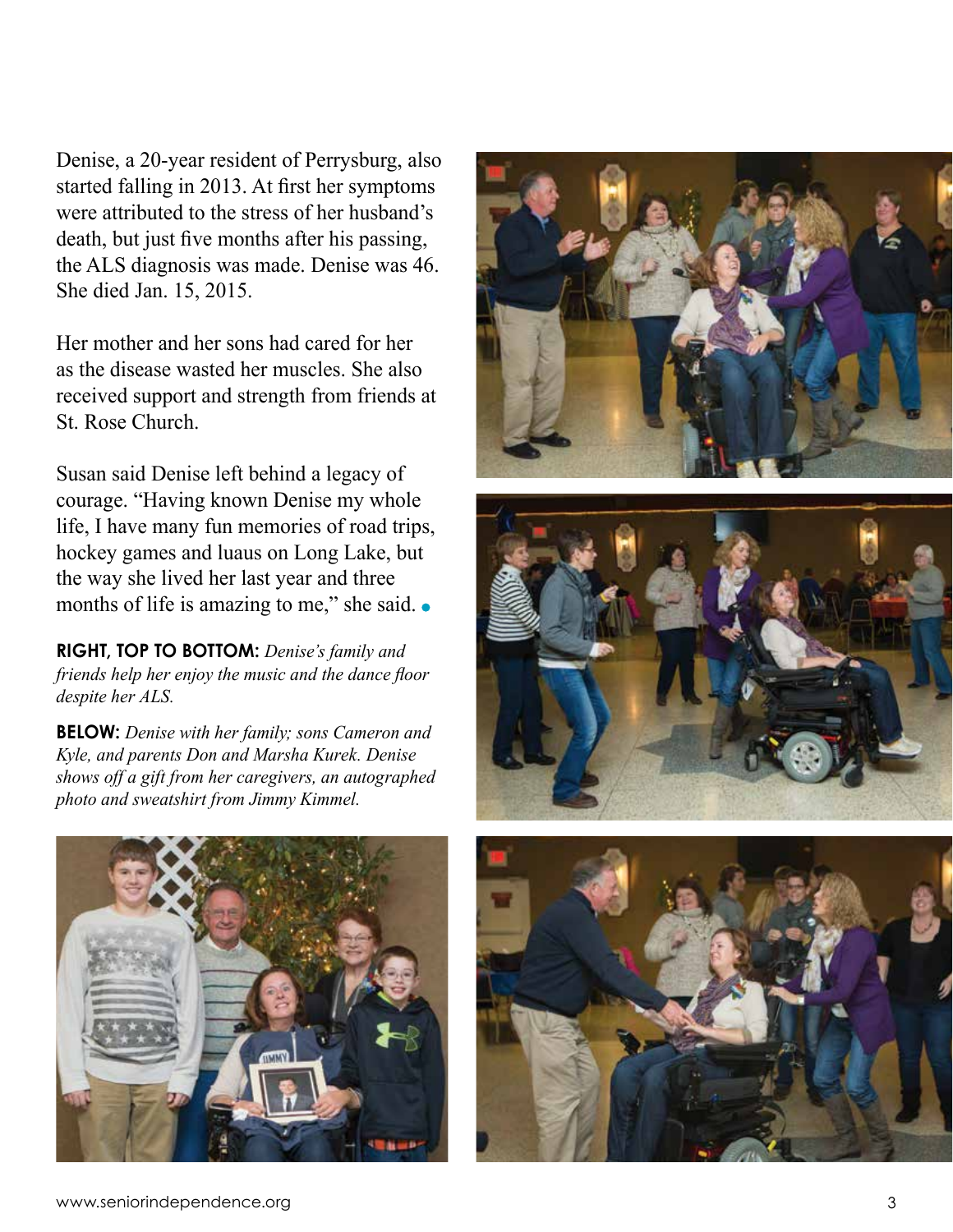### **memory bears keep love alive Thoughtful volunteer helps make memories for children of all ages**

For many, disposing of the clothing of a loved one who has died can feel like giving away memories. One volunteer is doing something to help.

Warm hugs and bedtime stories are woven into plaid flannel shirts and soft yellow robes. Volunteer and talented seamstress Amanda "Mandy" Ferrell takes these beloved items and creates teddy bears for families. The bears help keep the memories alive, and the hugs go on.

Volunteer Coordinator Jennifer VanVorhis

You will never know how much they touched our lives," she wrote.

Mandy works full time as a chemical engineer but gives as much time as she can to hospice, especially in creative projects.

"I love working with my hands," said Mandy. "I wanted to find opportunities that would allow me to use the talents I have in a positive way. I have also made crocheted and knitted hats for cancer patients, quilted wraps for foster pets (to prevent marking), and most recently the teddy bears and dignity scarves,"

said it all began when Mandy asked if there were any sewing project gifts she could create. She made a sample bear for Jennifer, who loved the idea right away.

#### The bears have

caught on and orders keep coming, with supplies paid for by donations to the Make it Happen program. The bears are about 14 inches tall and capable of withstanding serious, prolonged attention from young children who miss grandma.

"It's not just a piece of clothing in a box. It's something they can actually love and hug on," Jennifer said.

In a thank-you note to Mandy, Eleanor Riffle, a member of another hospice family, wrote about her bears. "We are eternally grateful.



she said. Dignity scarves are bibs for adults which are designed to look like scarves.

Mandy said it gives her a wonderful feeling to know that she can give someone

a huggable, sweet little bear with which to remember a loved one.

These custom-made teddy bears and some unexpected balloons helped one griefstricken family in particular. Tracy Fortain and her family were grieving for her mother, Ruth Hundsrucker. To everyone's surprise, balloons were delivered to Ruth's funeral.

To help her young grandchildren get through what could have been a scary event for them, Ruth had set this up before she died.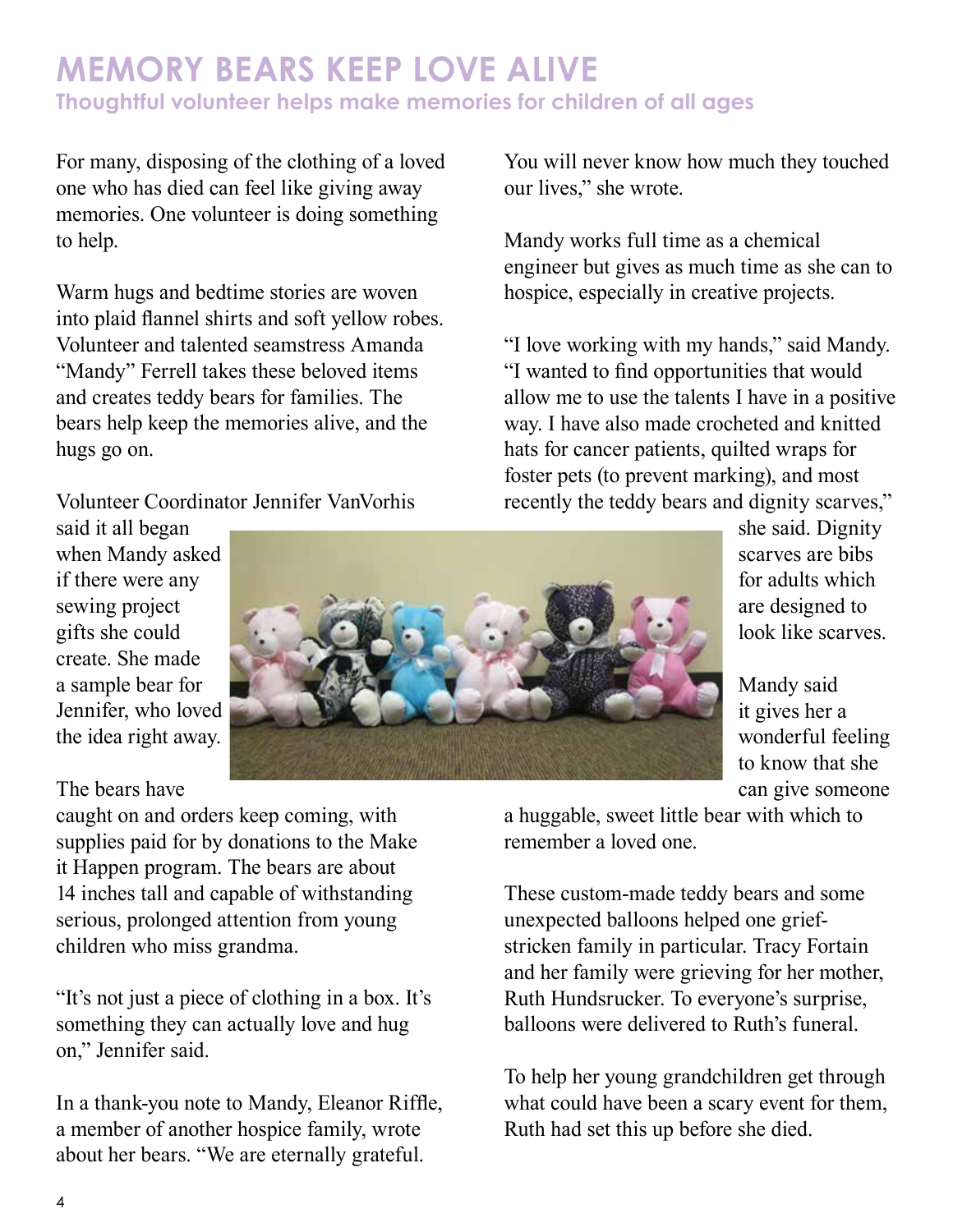She had asked Jennifer to carry out the plan and keep it a secret. Jennifer kept her promise but was worried about having balloons sent to a funeral.

When Tracy saw the balloons and someone quickly explained, "they're from your mom," she understood. Her young son didn't cry again after the balloons arrived.

"Leave it to my mom to know what to do for my kids and to always think of them first. I'm so grateful to Jennifer for following through with my mom's wishes," she said. The children later wrote messages to grandma on the balloons and let them go, heaven bound.

Three unique teddy bears also helped Ruth's grandchildren feel better.

Mandy had taken Ruth's pink fleece robe and made it into two bears for her two granddaughters, incorporating sleeve embroidery detail on the feet, slightly different on each pink bear. One of grandma's soft blue robes became a bear for Tracey's young son.

The oldest child, age 9, understood what the bears represented when those gift-wrapped boxes were opened at Christmas time, and cried.

"They love them. They sleep with them every night and don't go anywhere without them," Tracey said. •





**ABOVE, TOP:** *A dignity scarf, a bib for an adult designed to look like a scarf, made by volunteer Mandy Ferrell.*

**ABOVE, BOTTOM:** *One of the memory bears made by Mandy out of a hospice patient's robe.*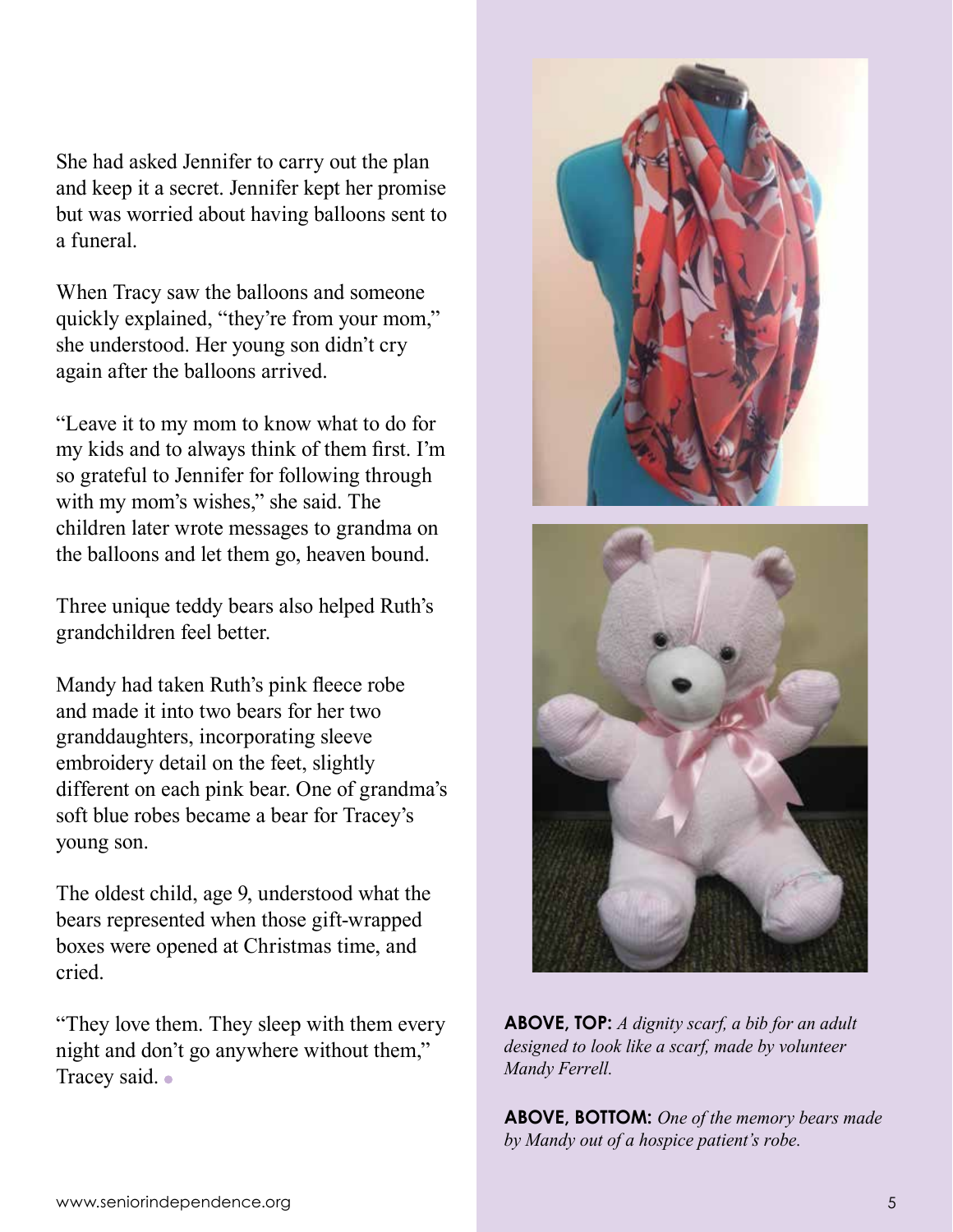

## **Director's Column**

*By Sue Brookins, MSN, RN, ACHPN, CNS Corporate Director of Hospice*

### **THE MOST BEAUTIFUL THING**

I've come to believe that being present at someone's death is among the most intimate experiences we can have as human beings. It is both a privilege and an honor.

You might be surprised, but I find moments of beauty in hospice care. It is in these intimate moments we bear witness to the true beauty in humanity, at its most fragile and vulnerable.

The most beautiful thing I've ever seen is a grown man or woman climbing into bed with mom to hold her as she died. That expression of love, of solace, of giving everything within us for the comfort of another, is beyond measure.

When hospice employees or volunteers hear the words spoken, feel the love given, and see the comfort of presence that families give to their dying loved ones, they can't help but be changed for the better. And that is a beautiful thing, too.  $\bullet$ 

"For years I heard Hospice referred to as "personal angels," "caring and helpful," "loving and gentle," "such a comfort for the entire family." And finally, Senior Independence came to my family with its caring, helpful, loving, gentle ways.

Personal angels? Yes! You made my husband's final journey peaceful, all the while including the family in every step, gently explaining away our fears of the unknown, helping us help him die in peace, with dignity.

Thank you for guiding all of us to that moment."

~ A grateful family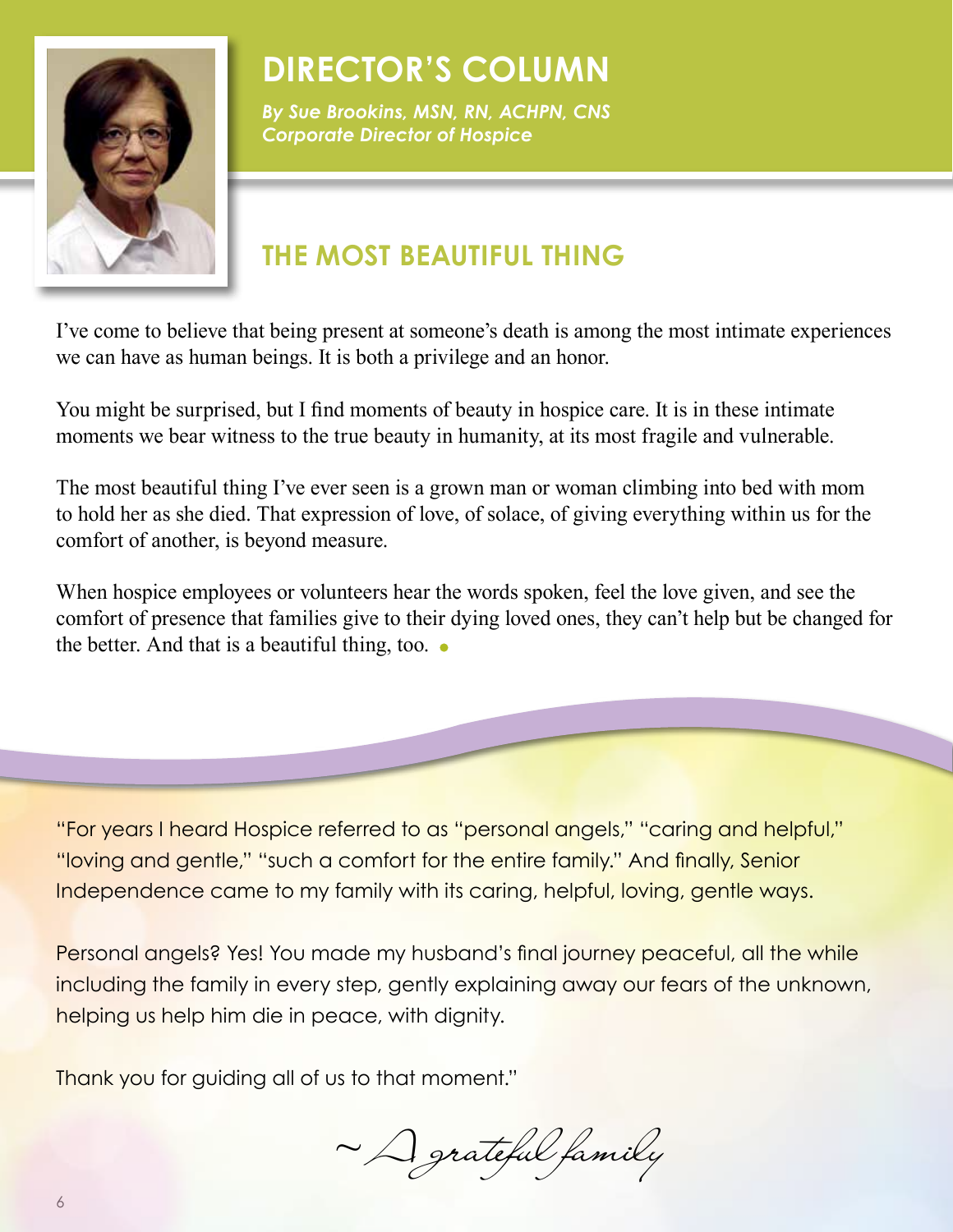# **READER OPINION SURVEY - pLEASE RESPOND**

We strive to provide you with the information that you want to know, and personal stories that you love to read. Let us know if we're hitting the mark! Please take three minutes to complete this brief survey and return to us in the enclosed envelope. Thank you!

| Not At All<br>□<br><b>What specific types of content do you like to read?</b> (check all that apply)<br>$\Box$ Make it Happen events for<br>patients and families<br>$\Box$ Donor profiles and why they<br>choose to give<br>$\Box$ New hospice services |                                  | Somewhat | $\Box$<br>patients and families | <b>Very Much</b><br>$\Box$ Staff perspectives on hospice                                                                                                                               |  |
|----------------------------------------------------------------------------------------------------------------------------------------------------------------------------------------------------------------------------------------------------------|----------------------------------|----------|---------------------------------|----------------------------------------------------------------------------------------------------------------------------------------------------------------------------------------|--|
|                                                                                                                                                                                                                                                          |                                  |          |                                 |                                                                                                                                                                                        |  |
|                                                                                                                                                                                                                                                          |                                  |          |                                 |                                                                                                                                                                                        |  |
|                                                                                                                                                                                                                                                          |                                  |          |                                 |                                                                                                                                                                                        |  |
|                                                                                                                                                                                                                                                          |                                  |          |                                 |                                                                                                                                                                                        |  |
|                                                                                                                                                                                                                                                          |                                  |          |                                 | $\Box$ How charitable gifts are helping                                                                                                                                                |  |
|                                                                                                                                                                                                                                                          |                                  |          |                                 |                                                                                                                                                                                        |  |
|                                                                                                                                                                                                                                                          |                                  |          | $\Box$ Volunteer profiles       |                                                                                                                                                                                        |  |
|                                                                                                                                                                                                                                                          |                                  |          | $\Box$ Donor list               |                                                                                                                                                                                        |  |
| (alternative therapies, etc.)                                                                                                                                                                                                                            |                                  |          |                                 | $\Box$ Comments from grateful families                                                                                                                                                 |  |
|                                                                                                                                                                                                                                                          |                                  |          |                                 |                                                                                                                                                                                        |  |
|                                                                                                                                                                                                                                                          |                                  |          |                                 | Uplifted, Hopeful                                                                                                                                                                      |  |
|                                                                                                                                                                                                                                                          |                                  |          |                                 | or Inspired                                                                                                                                                                            |  |
|                                                                                                                                                                                                                                                          |                                  |          |                                 |                                                                                                                                                                                        |  |
|                                                                                                                                                                                                                                                          |                                  |          |                                 |                                                                                                                                                                                        |  |
|                                                                                                                                                                                                                                                          |                                  |          |                                 |                                                                                                                                                                                        |  |
|                                                                                                                                                                                                                                                          | Discouraged, Sad<br>or Depressed |          | Indifferent                     | What other topics would you like to see included?<br>Which description best matches how you feel after reading Impressions?<br>What else can we do to make Impressions better for you? |  |

*Thank you for helping us improve our work for you! Please return in the enclosed envelope.*

ī

Ï ī Ī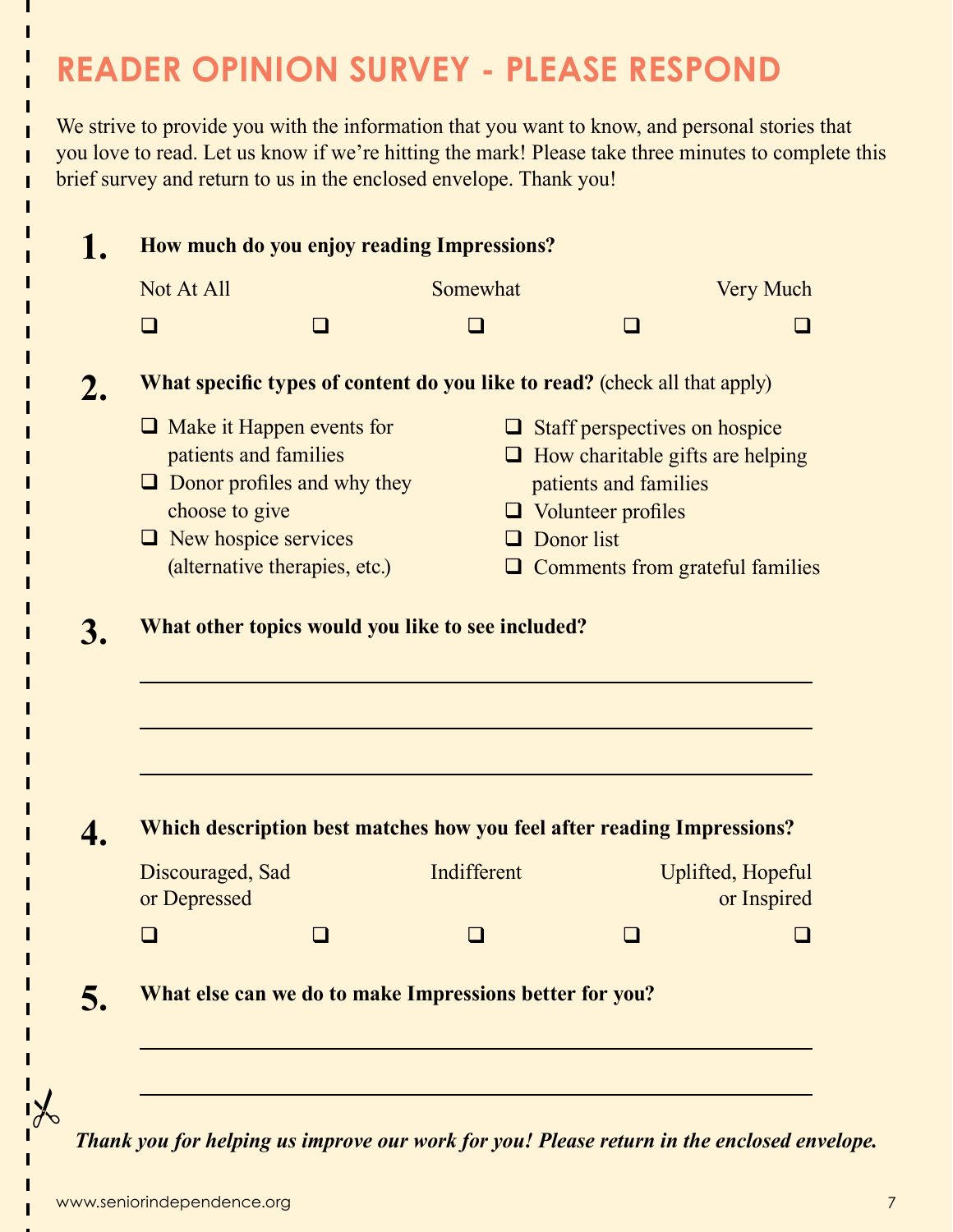y au<br>for your generosity

The following donations were made between December 1, 2014 and February 28, 2015 in support of Senior Independence Hospice. If you believe your name to be omitted or printed in error, please accept our sincerest apologies and call the OPRS Foundation at 800-686-7800.

**In Memory of:** *Anna Albrecht* The John A. Becker Company

*Darla Anglin* Butler County Common Pleas Court General Division Ohio Auctioneers Association

*Jacob Baas* Jacob & Stacy Baas, Jr.

*Shirley Babcock* Elizabeth Santell

*Richard Baier* Rose Baier

*James Bailey* Thelma Dilger Gary & Pamela Wilson

*Dorothy Ball* Fred & Katherine Lombardo Joseph A. Lombardo Teresa A. Wehausen

*Charles Bingham* Marilyn J. Bingham John & Dorothy Dickerson Michael Fox Kathleen M. Mahon Keith & Nola Patterson

Dolores J. Town Jerrian C. Truesdell

*Robert Brugh* John & Donna Searcy

*Charles Buchanan* Anonymous Bob & Linda Caro Russell E. & Donna J. Helle Norma LaPlante Williams Industrial Service, Inc.

*Blanche Canuto* Juliana Turek

*Lucille Carr* Stephen J. & Karen Ann Carr

*Bob Chambers* Betty Hyder

*Dan Chase* Roger P. & Janet O. Chase

*Dorothy Chester* Martha Fischer

*Suzanne Christmyer* Calyxo USA, Inc. Olive M. Christmyer Joshua Business Graphics

#### *Noretta Christoff*

Todd & Jo Ann Korzec Pat & Stacey Miller Terri L. Stewart TOPS Ohio 1904 Kathleen L. Trenchik

*Lois Cox* Myron Dillard

*George Dalton* Ann Dalton-Smith

*Jessie Duff* John R. Duff

*Sharon Duff* Donald R. Duff

*Virginia Erdner* Kenneth M. Erdner

*Marilyn Faustich* Randy & Mary Ahnen William V. & Lisa K. Gehret James & Susan Gurski Charles & Martha Hoying

*Bruce & Margaret Flohr* Linda Darlage

*Frances Freeman* Martha Woodall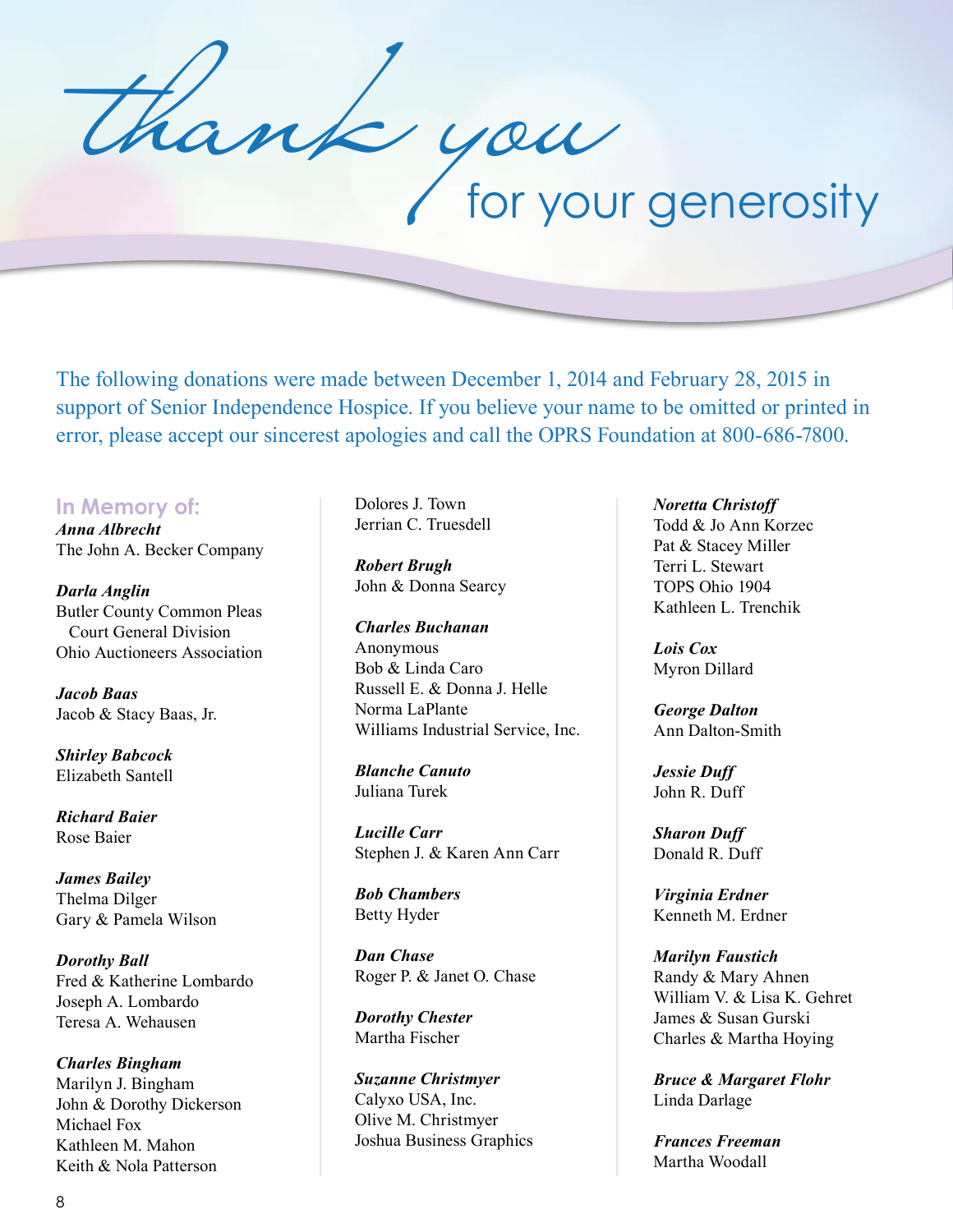*Naomi Garver* Douglas & Janis Garver Louise Joerndt & Family

*Raymond Gawrych* Lucille Gawrych

*Ray Gooch* Flossie M. Gooch

*Rema Gooch* Flossie M. Gooch

*Olinto Grasseschi* Anna Grasseschi

*Chester Grzybowski* Michael & Mary Ann Rant

*William Hagen* Martha A. Hagen

*Donald Hammond* Choir at Faith Community Covenant Church Yvonne Carney

*Ruth Harrison* Ritchie Levine Turner Electrical Services

*Ruth Hasson* Dale J. Hasson

*Albin Hazucha* Agnes L. Peterson Rose Marie Walker

#### *Shirley Helber*

Cindy A. Beery Michael A. & Kathy L. Braidich Scott E. & Amy J. Farkas Deborah A. Helber Randall & Cindy Kratzer Delbert L. & Carolyn M. McElrath The Mundy Family Laura A. Patzer Gwendolyn M. Roberts Ken & Carol Schaumburg

*Margaret Henry* Peggy Brown

Thomas Henry Karl Koon MST MACYS Whitney O'Neal David J. Worley

*Raymond Heuring* James & Denise Hoskins

*Marjorie Hoffman* Arla J. Hull

*Clarence Hollon* Ken Hales Monroe Publishing Company

*Clifford Hoying* Oskar and Charlotte Buschmann Fund of The Troy Foundation

*Mary Hursh* Susan Brock Cincinnati Children's Hospital Medical Center Joe & Athel Dodds Wilbur L. & Betty L. Hughes

*Marjorie Ijams* Norris R. Ijams

#### *Lois Ireland*

Advertiser Printers, Inc. Alliance Printing & Mailing Rita M. Benseler Pat Bowman Barbara K. Chappell Virginia M. Dillman Donald & Elaine Garver Marye J. Hoover LLS Neighborhood Volunteer Middletown Fine Arts Center Robert W. & Mary Jane Murphy Timothy & Janel Nelson Ologie LLC James B. & Irene W. Orem Ida Mae Peck

*Mildred Johnson* Richard Matson

*Emery Karovics* Dennis Campana *Evon Kimerer* Donald Kimerer

*Betty Kindle* Lisa Kindle

*Lawrence Kirk* Joanne J. Hess

*Karen Knott* Alison K. Karrh

*Helen Koch* Christine Dobo

*Marilyn Koetz* Edwin Koetz

*Henry LaPlante* Norma LaPlante

*Lois Lawrence* Allan Lawrence

*Richard & Gloria Leonard* Children of Richard & Gloria Leonard

*Loretta Linden* Roger & Janet Roth

*Frances Link* Patricia A. Bandeen Keith & Mary Boehm Fred & Kristen Krueckberg Julie A. Lauer Kenneth L. & Jenny L. Williams

*June Littlefield* Jane A. Littlefield

*Richard Malinas* Cheryl H. Lane

*Elwood Marsh* Carol A. Corl

Jerry M. & Robin R. Giesler The Levorchick Family Mark Marsh Tom & Marla Marsh Bob Winters

*Effie McCracken* Janet L. Brawley

www.seniorindependence.org 9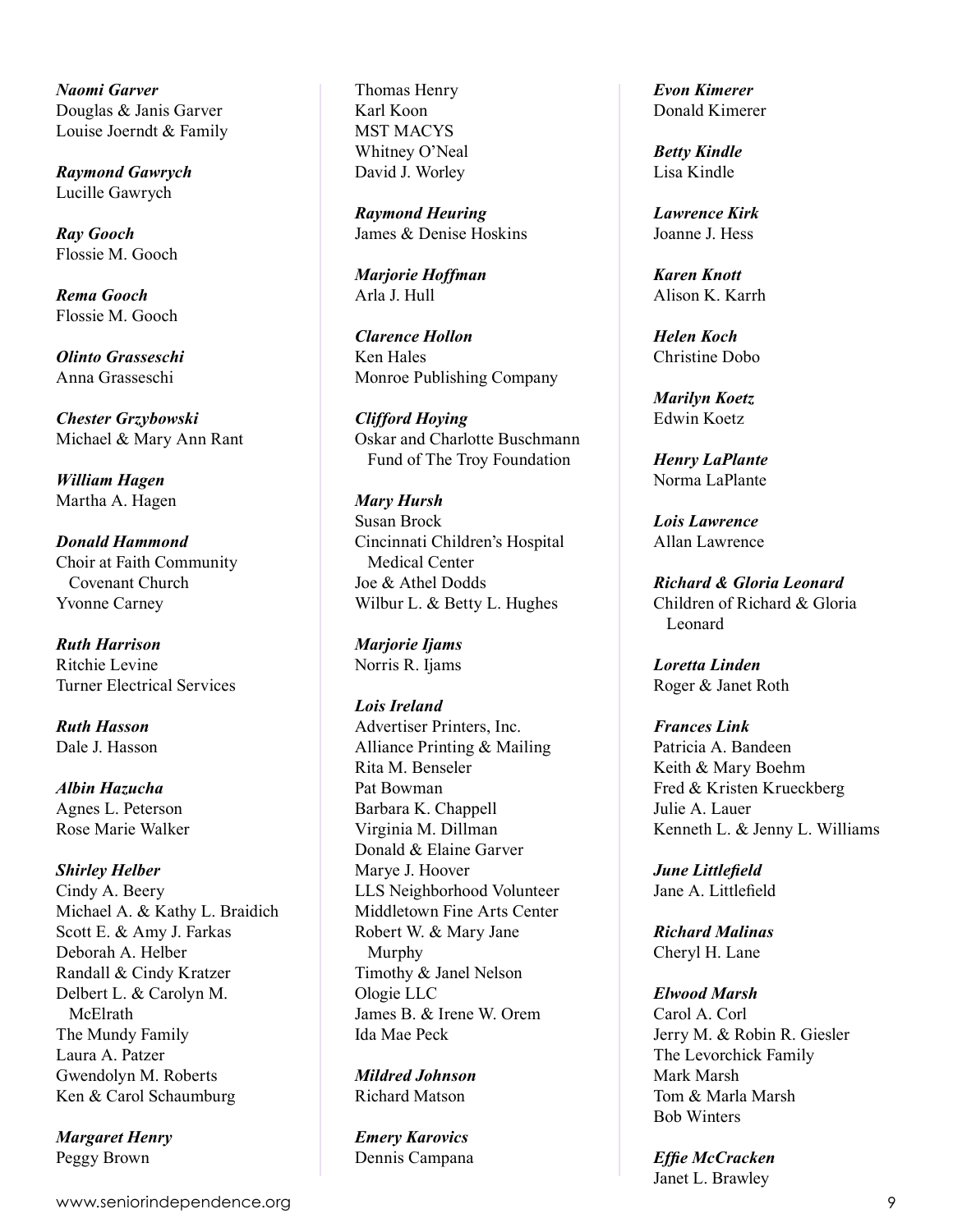*Mary McGowan* Albert & Jennifer Adams Brian A. Bash Matthew R.Goldman & Elizabeth A. Pearson Michael A. & Lisa H. Knall James Loeb David J. & Penny E. Strauss

*Gladys McWhorter* A. Keith & Ginger L. Moore Sun Plumbing & Deans Septic

*Marvin Meininger* Anonymous Peggy Baird Kurt & Connie Barhorst John & Cheryl Biggs Dale & Jane DeLoye Donald & Sue Fair Roger & Rosanna Grinstead James F. & Donna M. Gross Edward & Nancy Hamaker Martin Hardman Dennis L. & Deborah S. Johnson Bob & Norma Kritzer Kaye Lengerich M & R Electric Gaylord L. & Carol M. Meininger Linda S. Meininger Robert O. & Winston K. New Kevin O'Leary Bryan & Sara Olding Rebecca Rankin Charles & Dolores Rembold RJB Sales & Service John & Cynthia Scheu Shelby County Democratic Women Shelby County Treasurer's Office Gary & Marlene Shuchat Richard E. & Joan D. Steinke Joseph Thoma Jeff & Karen Vogel Kenneth J. & Ann E. Wallery

*Richard Minder* Diane Kittower

*Eileen Montgomery* George E. & Mary E. Zanic *Edwin Morgan* VFW Girard Post 419

#### *Charles Murphy*

Mark & Susan Henslee Pat Murphy and family Phyllis Murphy Dixie Spinnell and family

*Dave Newton* Donald & Maryann Buckenmeyer

*Regina Oakley* Roger & Janet Chase

*Frances O'Grady* Michael O'Grady

#### *Richard Paulus*

Syble Andrews Gail E. Austin Brian Barhorst Leroy & Lucy Gaier Chandulal D. & Bhagvati C. Ghodasara Ryan Howell & Stacey Clark and family Lois A. Hoying Lewis A. & Betty L. Kremer Monnier & Co. CPA's Cynthia Reinhardt Diana Reinhardt Kim & Mike Rosehgarten and family Julie & Charlie Smart and family Alice K. Smith

*Elizabeth Petrosky* Holly Burge & Steven Stafford Denise A. Butcher Rosemarie Kleine Wayne W. & Mary R. Kwallek Christine L. Popadak Ronald G. Reese Timothy G. & Linda C. Stantial

*Neal Pfaff* Christine Pfaff

*Joseph Rade* Louise Rade

*Lynn Rainsberger* William & Margaret Richardson *Gladys V. Randall* Jeannette G. Crain

*Violet Reed* Lawrence W. Trennel

*James Reilly* Judy Wilson

*Patricia Richards* Arthur J. Richards

*Amy Rittenhouse-McCartney* Kenneth D. & Pauline M. Rittenhouse

*Rosemary Roussos* Mickey & Kathleen Conway Nancy M. Roussos

*Dorothy Russell* William & Christine Shunk Mardell Zidarin

*Betty Sabino* Beverly S. Lann

*Bob Samek* Dean Samek

*Richard Sarno* Ann D. Alongi Richard J. & Kathryn M. Smith

*Eleanor Schaefer* Laurel L. Schaefer

*Reva Schaffner* Edward & Bonnie Darrow

*Edith Shaffer* John & Bonnie Huston

*Carl Sharlow* Anonymous Carl & Marcy Anderson Charles R. & Sue A. Baker Margie A. Bringe Clifford & Madonna Bury Edith G. Campbell Betty J. Csehi Dale I. & Karen G. Monroe Ricky L. & Dawn A. Sharlow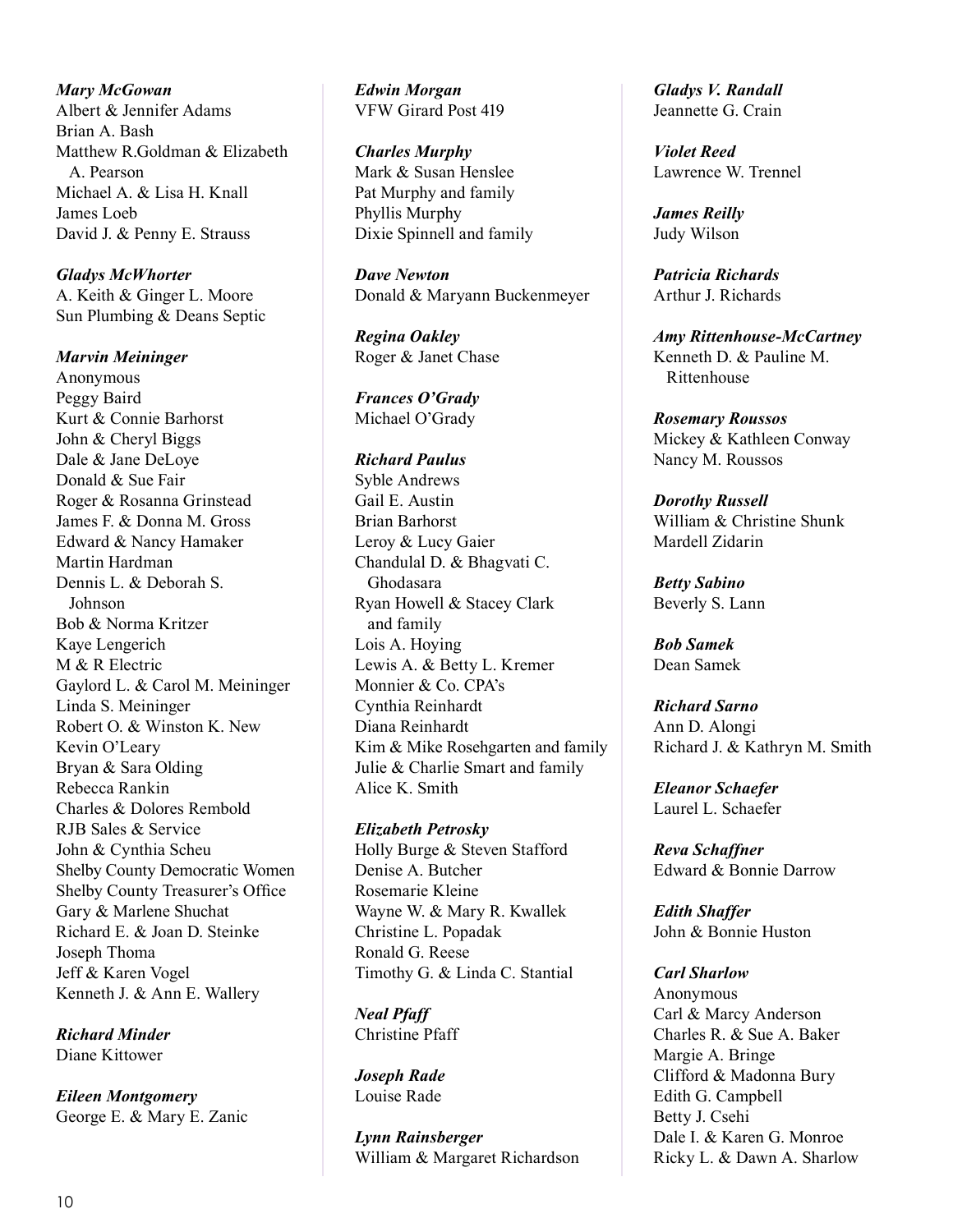Charles & Ruth Sheehan Wayne Stiffler Kenneth D. & Betty J. Todd Gene & Mae Zapadka

*Frank & Marjoree Sheridan* Albert & Sally Nellis

*Peter Snyder* Celia Snyder

*Charles Sparks* Douglas Pratt Daniel & Sara Thompson

*Anne Starc* Nancy A. Lambo

*Veronica Subleski* Julie A. Lauer

*Regina Sweeney* Richard P. & Susan R. Mears

*Salvatore Tedeschi* Beverly J. Tedeschi

*John Thuermer* Heather Thuermer

*Betty Tozier* Porter & Porter Law Offices

*James Tracy* William & Linda Herold Mike & Pamela Viola David R. & Nancy J. Watt

*Robert Vail* Haley Buchman

*Louis Vallesi* Frank & Deanna Magisano

*Barbara Wallace* Bobbie Hanscel

*Dorothy Webster* Jeanette Langston

*Robert Weymer* Virginia Weymer *Nellie Weyrick* Sandra Weyrick Scott

*Jane Williams* Donald Williams

*Paul Williams* Leila Williams

*Thomas Williard* Len and Christine Leber Mary J. Mullin Mark D. & Teresa E. Ricaurte Charles P. & Judith V. Shriner Billie E. Spencer Paul & Suzanne Stivison Mary Wentz Jonathan K. & Betsy T. Zahn

*Alma Wilson* Gary & Anne Dale

*Elizabeth Wolf* Monica L. Baker Sandra D. Trinter

*J. Warren Yoder* Keith Yoder

#### **In Honor of:**

*Matilda Benkowski* Krystin K. Smaka

*Denise Bernath* Deborah E. Graver

*Julie Lauer* Raymond J. & Norma I. Heuring

*Donna Nedrow* Kenneth D. & Pauline M. Rittenhouse

*Violet Samek* Dean Samek

#### **Other Donations:**

Darrell & Jennifer Alt John Anglin & Assoc. Auctioneers Fredrick B. & Susan L. Ball Michael E. & Linda L. Barnet Richard & Barbara Benkowski Nancy B. Bolen

Richard & Karen Boyson Jane E. Brodnik William W, & Leda F. Bryant Elizabeth Buschmann Virginia Chapan The Community Foundation of Mahoning Valley Jeannette G. Crain Elaine Echols Carol J. Edmonds Mary Ann Evans ExxonMobil Foundation Katy L. Farson Kathie S. Gannon Deborah E. Graver Elliott S. Grayson Sarah Hadley Jeffery P. Harrison & Karen Robie Mark Harrison Patrick Harrison Thomas Harrison Halver & Marilyn Haugen Richard Haugland Rev. L. Michael Herbert Robert and Pamela Homa Stanley J. Kappers George Keim Pearl R. Keleman Constance M. Lewis Fred F. Lombardo Stanley Mann Jerry M. Markley Cheryl & Sean McLaughlin Chris J. & Christine L. Meyer Deborah Mezinko Monroe United Methodist Women The Muchnicki Family Fund of The Columbus Foundation Whitney O'Neal Hilda Pidwell Wendy Price Kiser Cheryl Reinel Mary G. Rucker Luke B. Schoenlein Robert & Sandra Simpson Lawrence & Donna Spengler Marilyn J. Steele Linda Terrell Mary L. Timman Ann Waltman Sue Welty John & Susan Wilding Cheryl Withrow